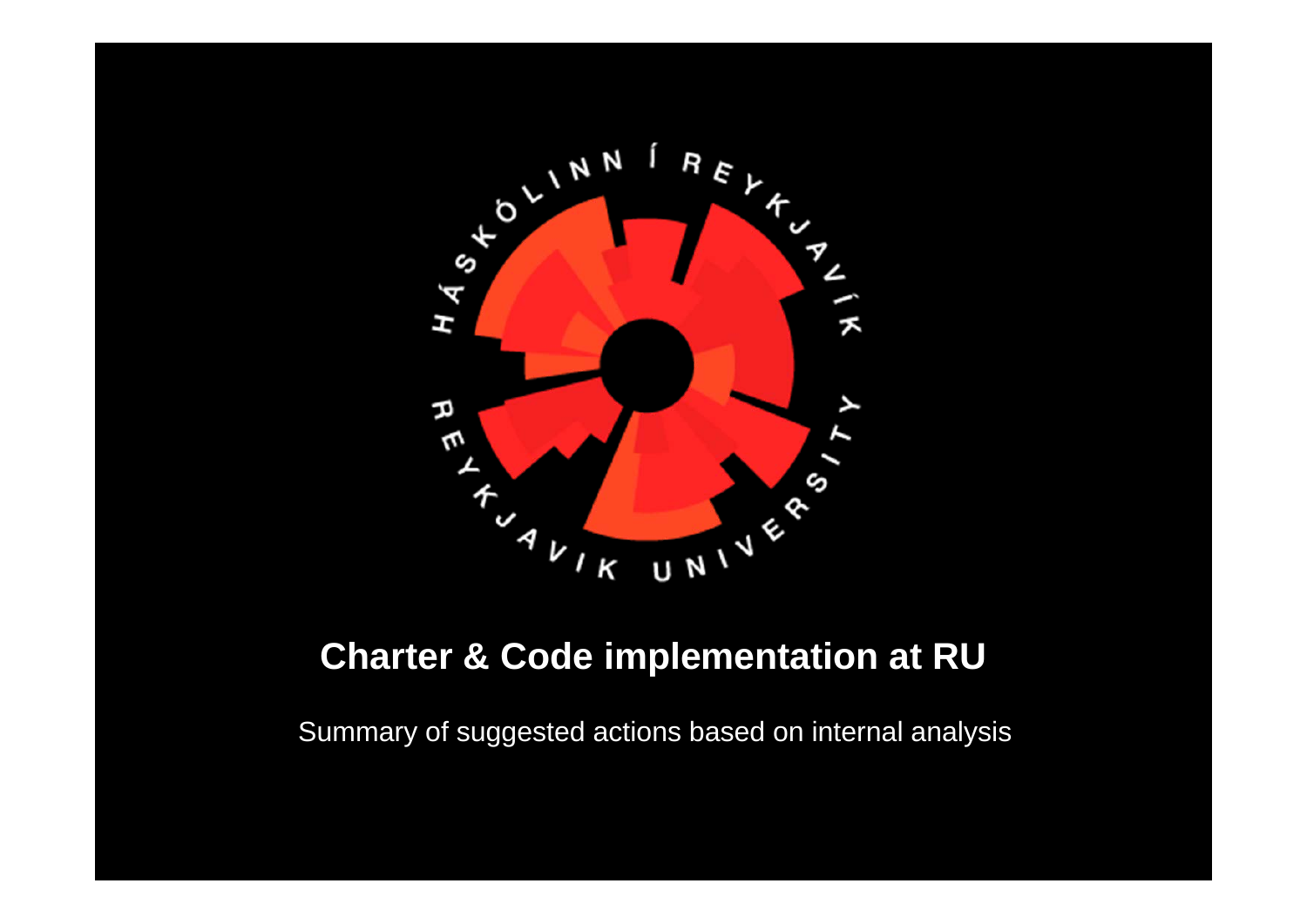## Action items - Recruitment

- 1. Job advertisements should be more specific about working conditions, opportunities, funds, the selection process etc. (link to website at least).
- 2. Invite applicants (all who reached the final phase) to inquire about their strengths and weaknesses at the conclusion of the selection process.
- 3. Lobby the government to create immigration "fasttrack" for incoming non-EU researchers.

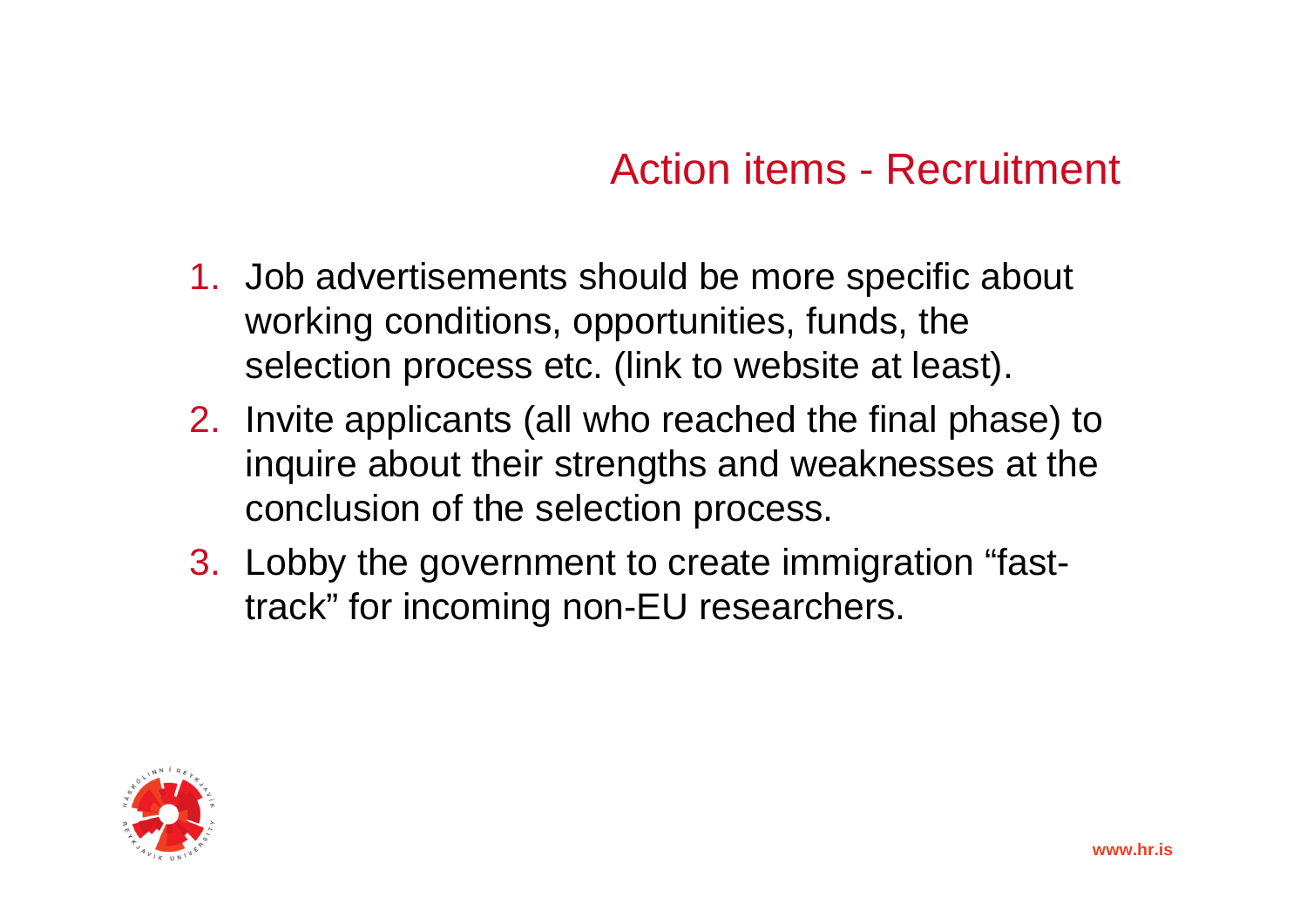# Action items – Selection and promotion work

- 1. Provide training in selection and promotion work for all committee members (at least an information packet)
- 2. More emphasis on international representation in evaluation committees (academic promotion)
- 3. Gender balance on selection committees
- 4. Need to update anti-discrimination statement in HR strategy
- 5. Update HR strategy to speak to variations in chronological order of careers, to encourage mobility and that levels of qualifications should be in line with needs of position

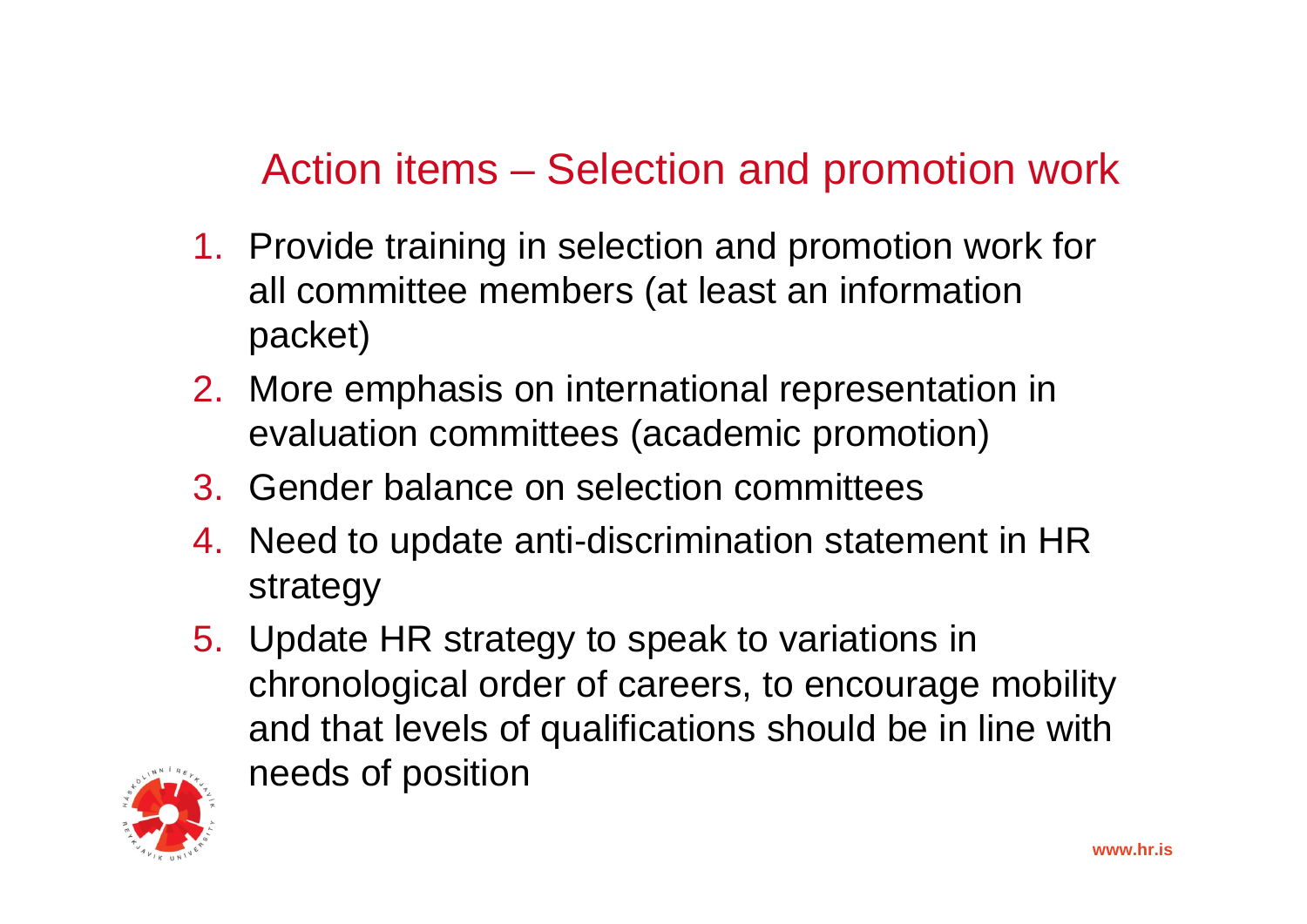#### Action items – Postdocs and doctoral students

- 1. Guidelines on hiring post-doctoral staff and doctoral students (open recruitment, duration, importance of mobility, right to performance evaluation, development etc.).
- 2. Also need template contracts.
- 3. Clarify categories of students/staff when doctoral and masters students are on payroll.
- 4. Clarify when they should receive stipend (styrkþegar) and when they should be put on payroll (launþegar).

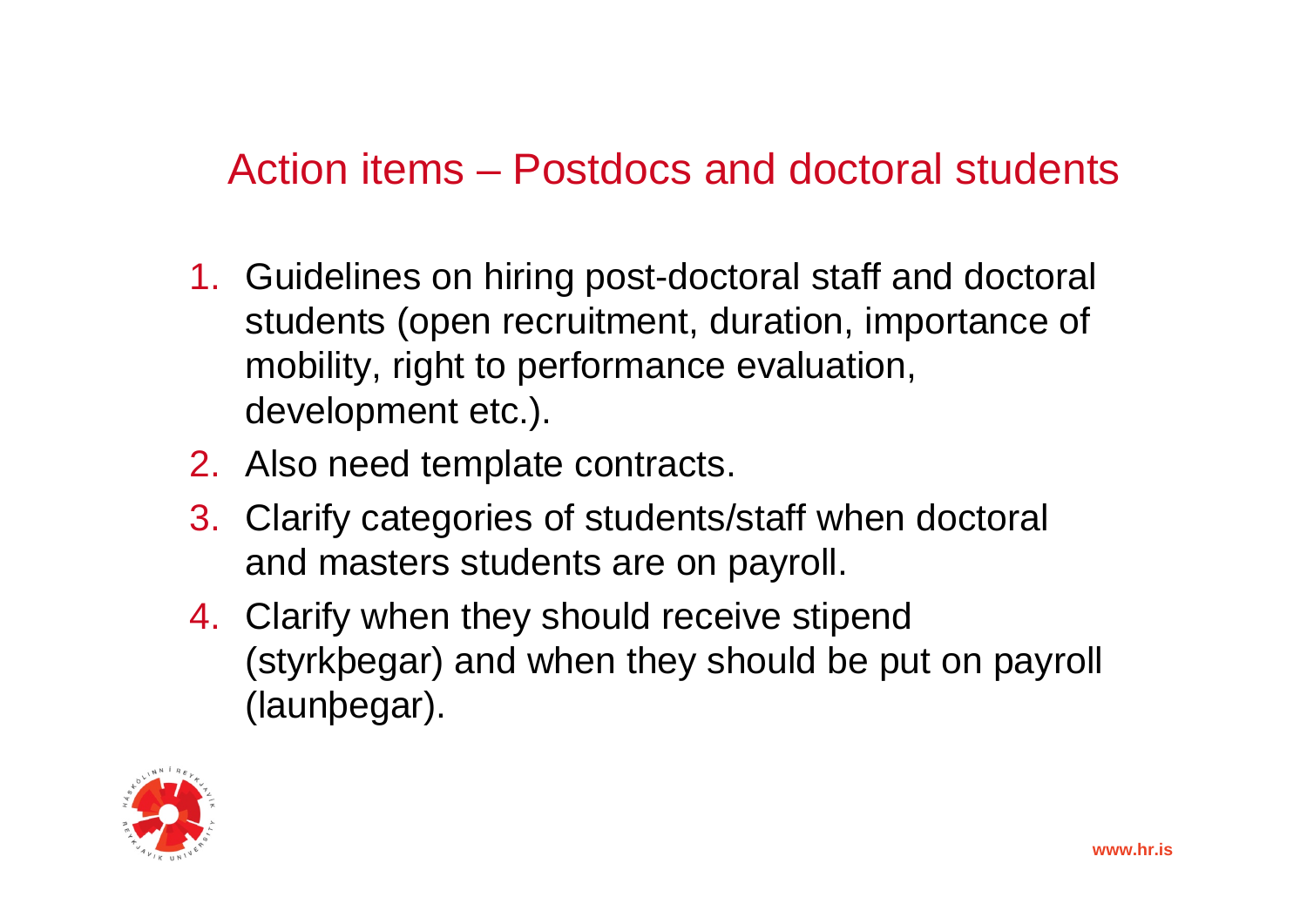## Action items – Young researchers

- 1. Provide researchers with more support regarding their employment relationship and working conditions, e.g. an ombudsman.
- 2. Look into developing mentoring program for young researchers (inside RU or outside RU), or find other ways to provide career advice and training in transferable skills
- 3. Create rules about when faculty members wish to engage in doctoral studies at RU
- 4. Look into alternative career ladders, i.e. a research ladder



Need guidelines on when contractor agreements can be used in lieu of employment contracts.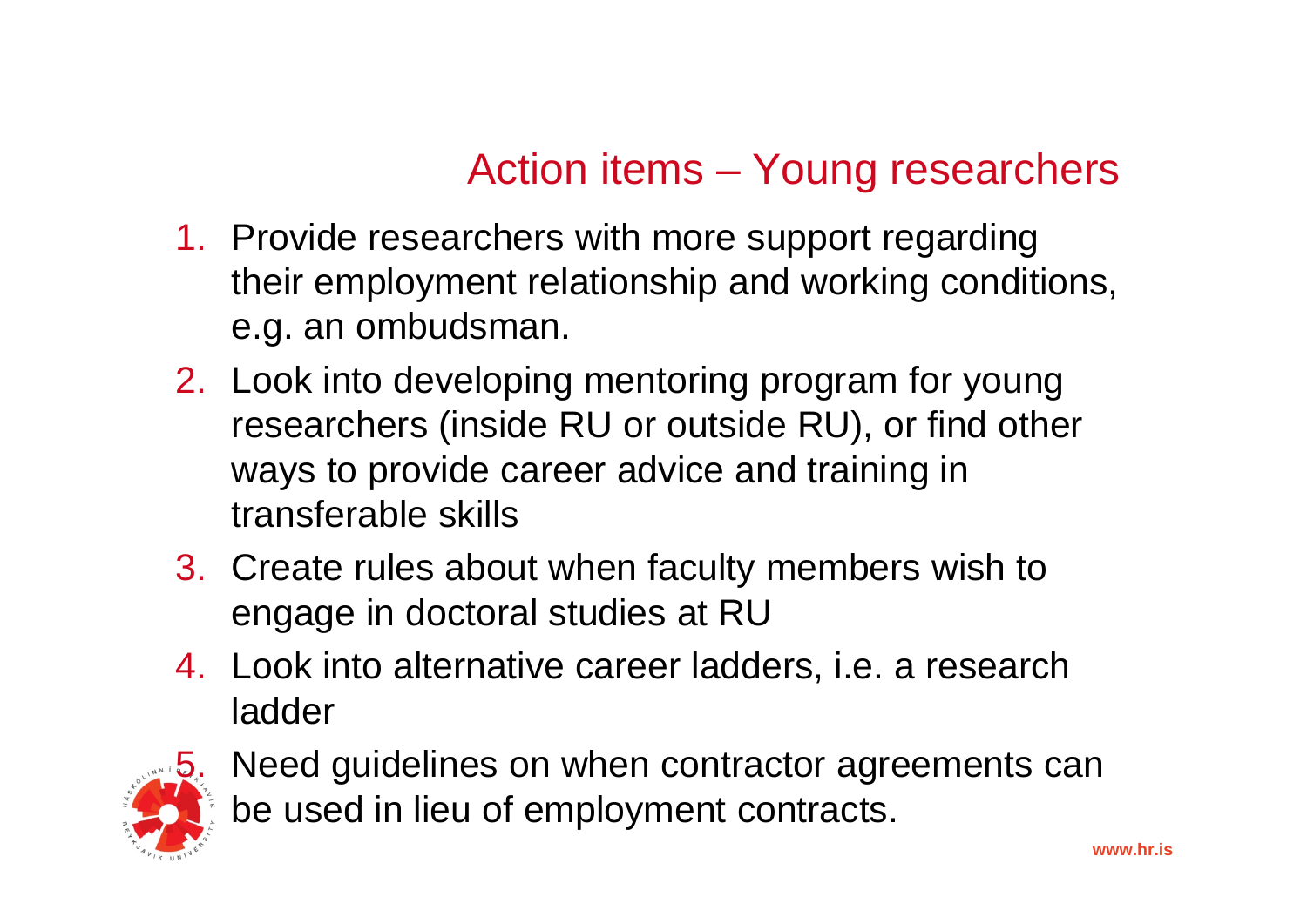# Action items – Faculty working conditions

- 1. Develop course analysis system further, to measure teaching load more accurately.
- 2. Look into system where faculty have discretionary funds (e.g. for travel or books).
- 3. Look into offering a longer termination period for all faculty.
- 4. Create application forms and final report forms for sabbaticals.
- 5. Repeat survey with research environment questions in fall of 2011.

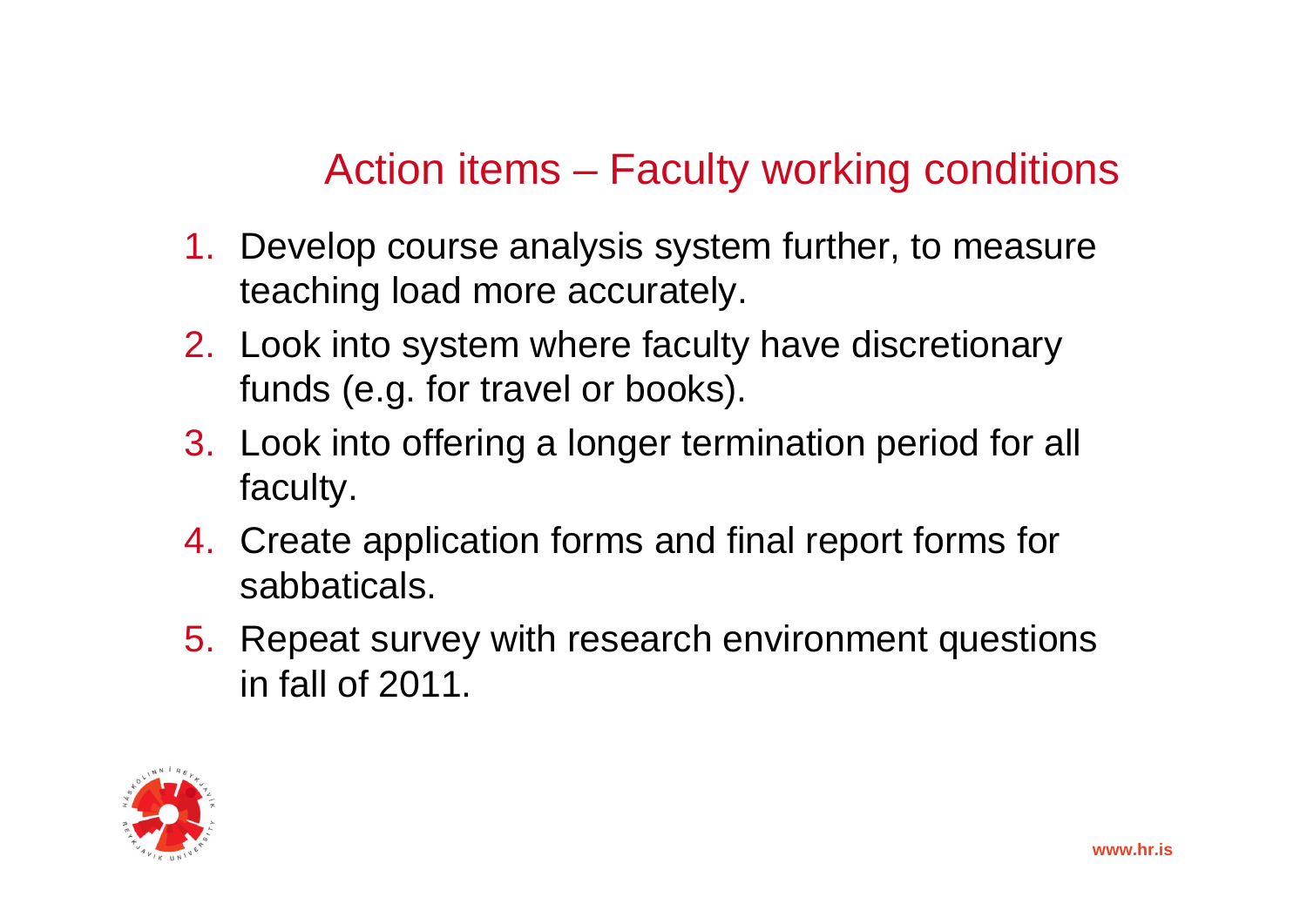## Action items – Evaluation and feedback

- 1. Need database for recording (and, ideally, presentation) of all research output, e.g. Pure/Frida.
- 2. Implement the annual reviews in a more consistent way (100% each year).
- 3. Finish Universal Promotion Criteria.

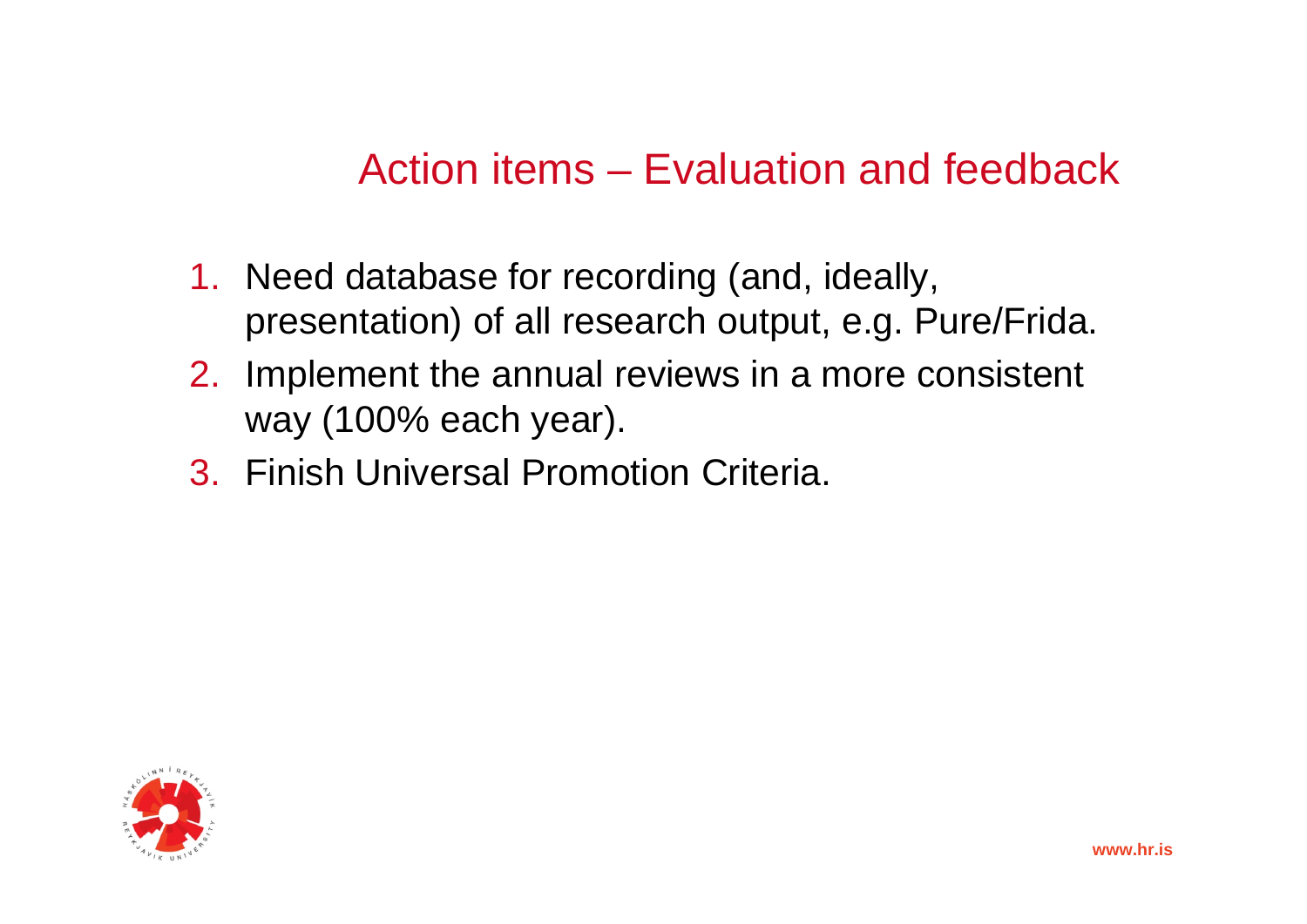# Action items – Principal investigators

- 1. Write guidelines on the responsibilities of Principal Investigators.
	- e.g. finances, hiring, mentoring, performance feedback, informational responsibility, accountability etc.
- 2. Need training or an information packet for PI's.
- 3. Finish CLIP's rules.

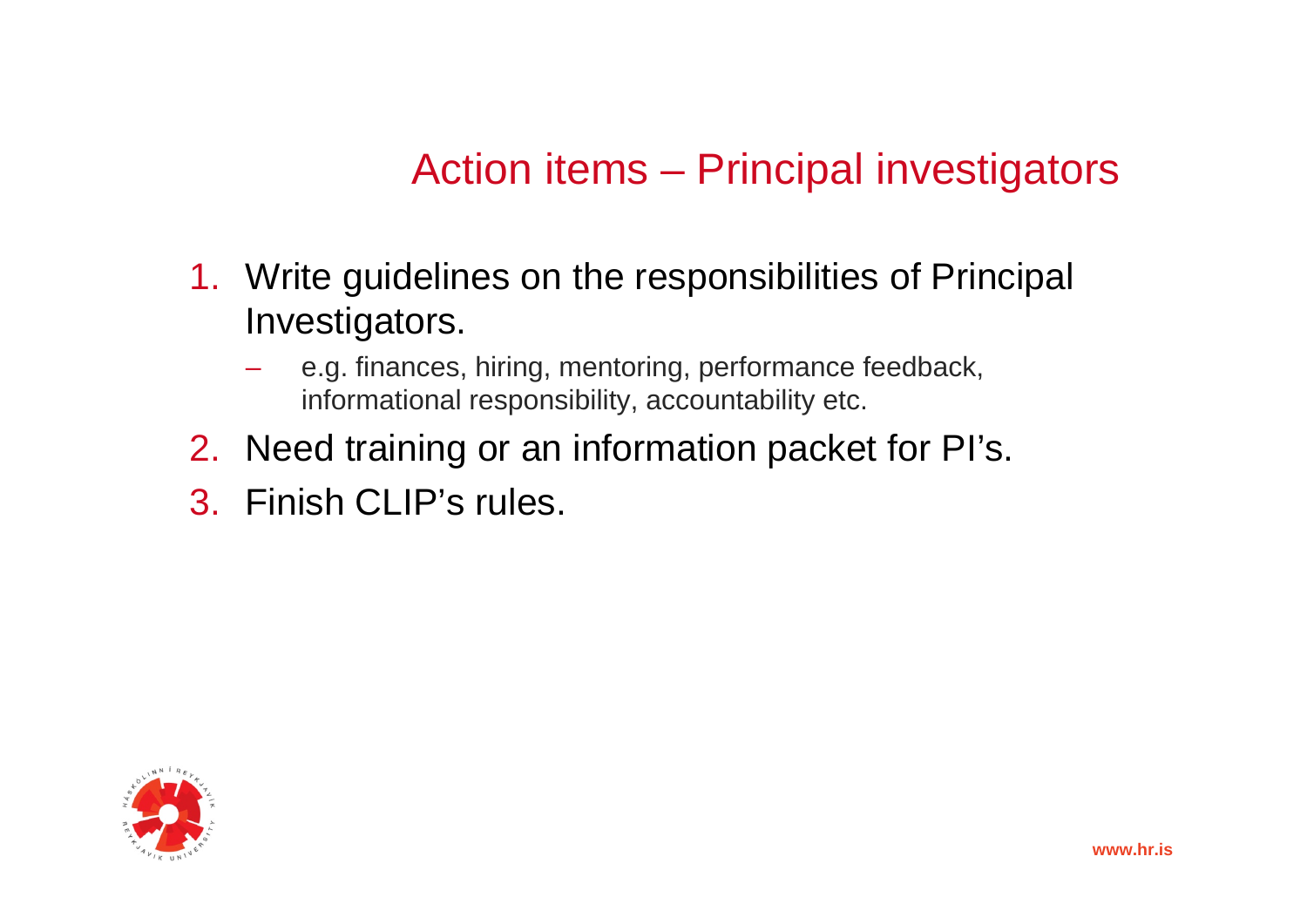#### Action items – Intellectual property

- 1. Create templates for contracts with industry and other outside parties (may be part of start-ups project).
- 2. Create an information packet for researchers on IP issues and personal privacy issues in research.
- 3. Guidelines on joint data ownership (students, companies).
- 4. Update Intellectual Property policy.
- 5. Need to strengthen access to legal advice on Intellectual Property issues.

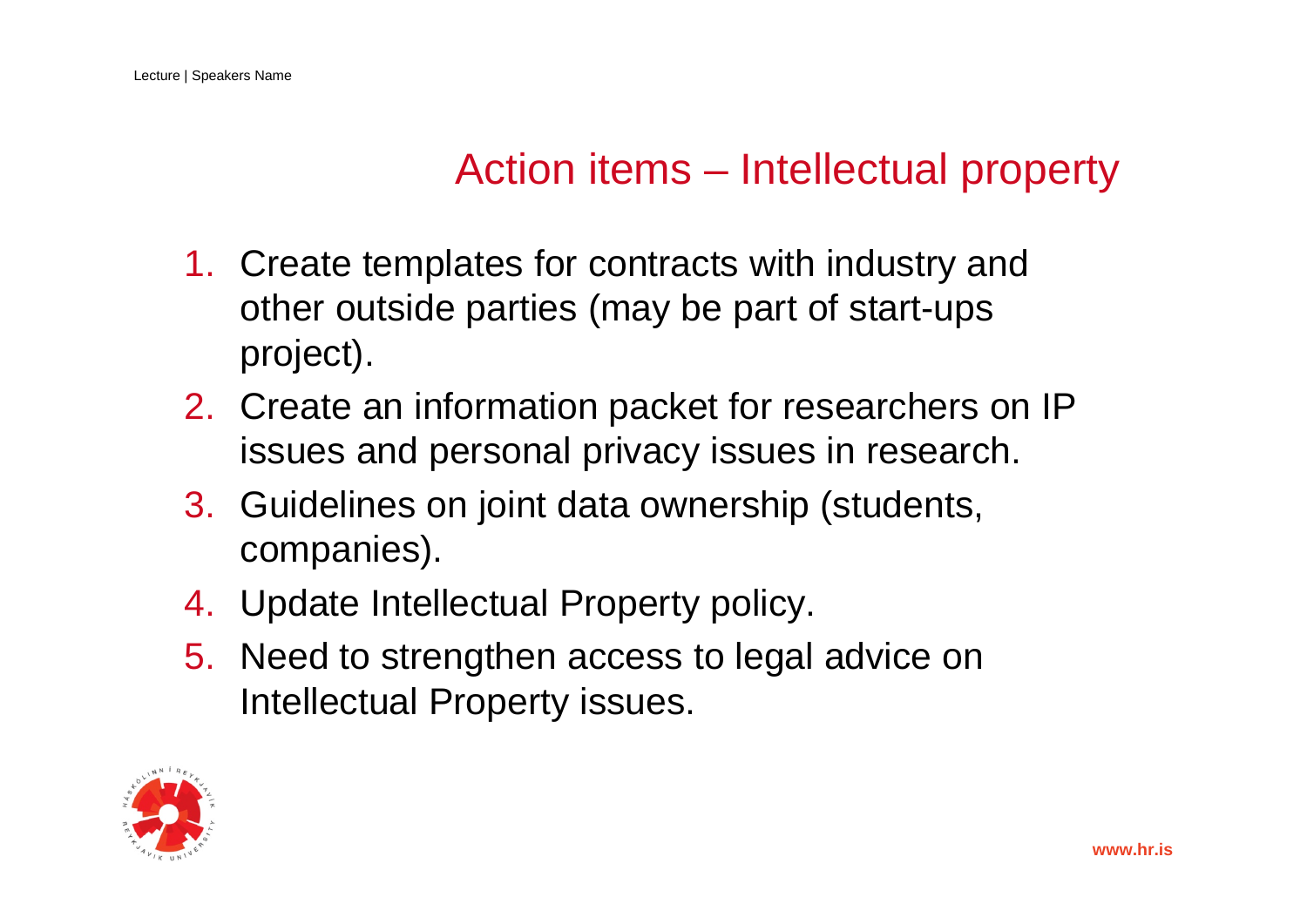# Action items - Safety and security

- 1. Need university-wide health and safety guidelines, plus training in first-aid.
- 2. Need a safety representative (öryggistrúnaðarmaður) and a safety committee (öryggisnefnd).
- 3. Need IT policy to ensure data security, e.g. regarding backups.